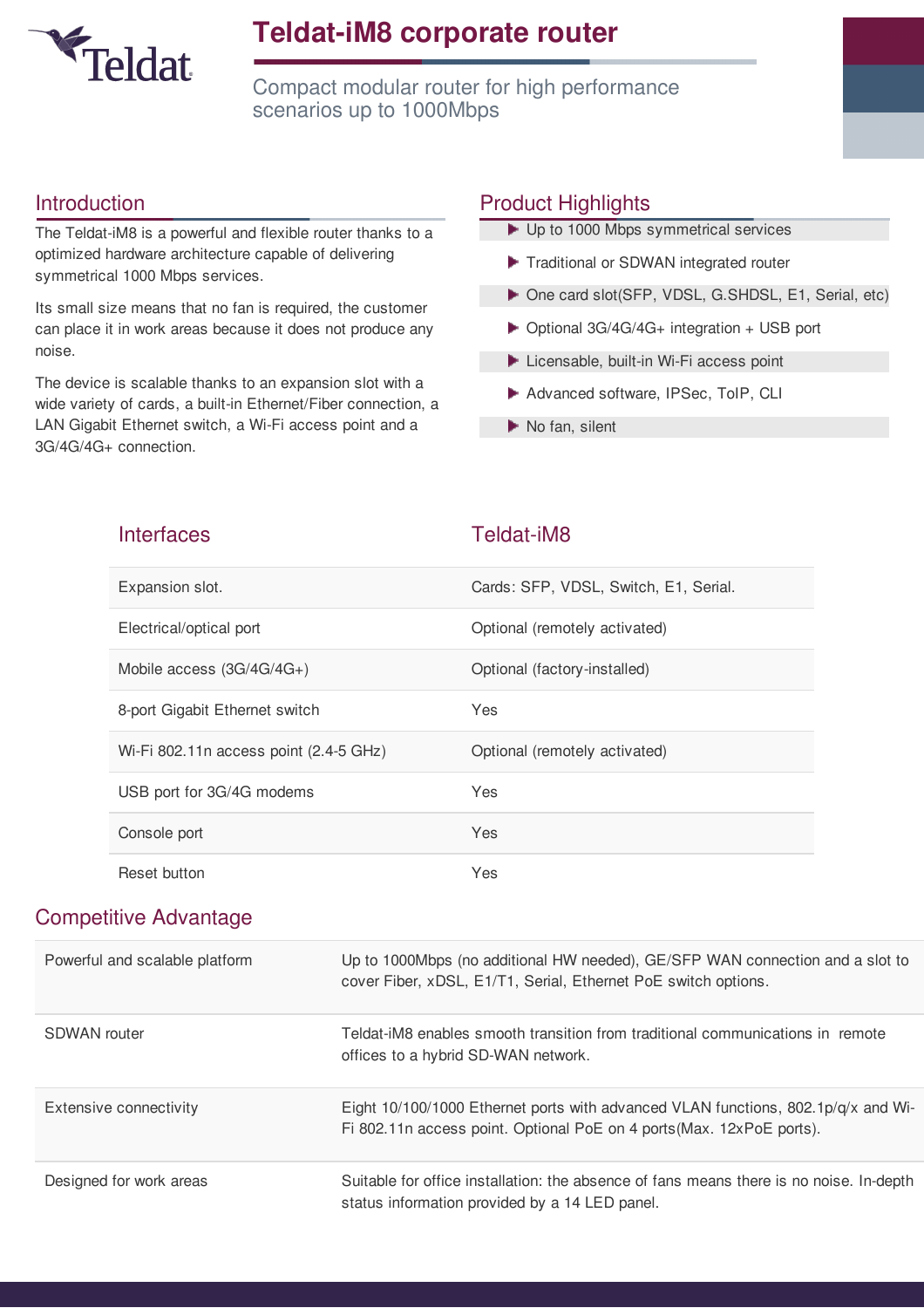## Scenarios



## Key Features

**Up to 1000 Mbps** Reliable in scenarios of up to 1 Gbps symmetrical (IMIX) with services thanks to its powerful hardware architecture with hardware encryption.

**High VPN performance** Powerful CPU with hardware encryption available as an option.

**Electrical/optical connection and expansion slot** Built-in electrical/optical Gigabit Ethernet interface and a slot to accommodate any connectivity scenario, whether single or redundant.

**3G/4G/4G+ connection** 4G-LTE wireless access is the perfect backup medium as it uses different infrastructure to fixed connections. You can also utilize 4G-LTE and fixed connections simultaneously for load-balancing purposes.

**Onboard 8xGE switch** The built-in switch is ideal for small offices because it eliminates the need for an external switch, thus reducing costs and points of failure. GE, duplex, self-negotiable ports with optional PoE.

**Wi-Fi access point** The Teldat iM8 can also be an 802.11n Wi-Fi access point (2.4/5 GHz) with 2x2 MIMO antenna technology and/or access point controller. With SSID support for guests and a captive portal.

**Security: Firewall, IPSec, etc.** Corporate communications require corporate security. The Teldat-iM8 provides free of charge state-of-the-art security: ACLs, Firewall(L3-L7), 802.1x, IPSec (optional hardware encryption), etc.

**Advanced services** The Teldat-iM8 software includes all the advanced functions needed in coporate networks and carrier services, ready for the most demanding scenarios like MPLS and managed services.

**No fan. Silent** Lack of space in small offices often means that routers have to be placed in the work area. The Teldat-iM8 is specially designed for such enviroments. Since the router does not need a fan, it does not produce any noise.

**Console port** Operator/integrator managed services require out-of-band management to prevent them from interfering with customer networks. The consolte port is the most common method.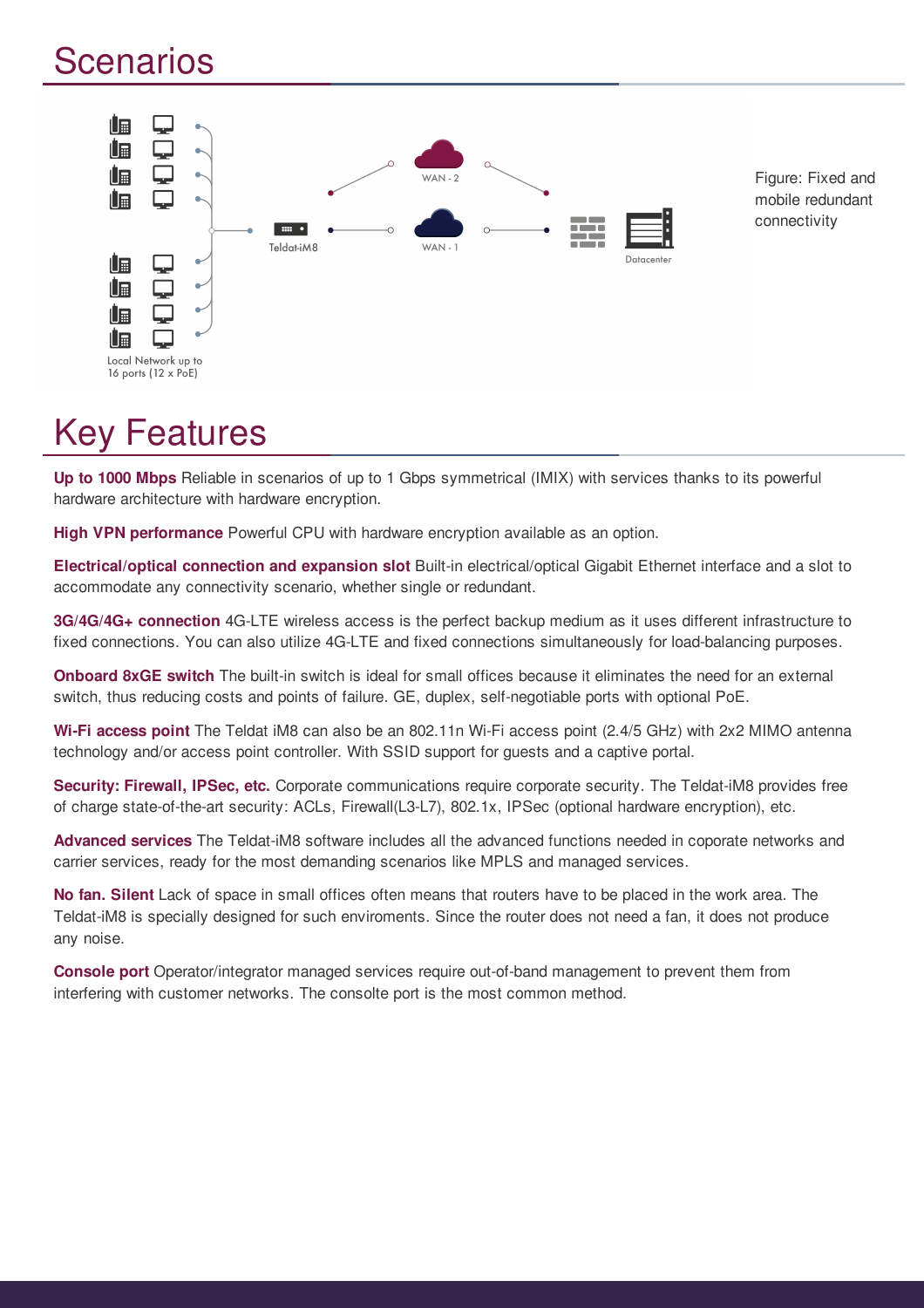#### HARDWARE TECHNICAL FEATURES

| Expansion slot.                                                   | Optical/electrical Gigabit interface                          |
|-------------------------------------------------------------------|---------------------------------------------------------------|
| WAN cards: Fiber, ADSL/VDSL, Fiber + ADSL/VDSL, G.SHDSL,          | SFP optical interface and RJ45 electrical interface (mutually |
| E1/T1, Serial                                                     | exclusive)                                                    |
| LAN cards: 8xGE with optional PoE                                 | Optical interface: 1000 Mbps (1000BaseX) LX/LH-SX-ZX          |
| WAN + LAN card: 4 x GE Switch Extension/WAN Port configurable     | Electrical interface: 10/100/1000 Mbps                        |
| Local Ethernet and Wi-Fi connection (licensable, optional)        | <b>WWAN</b> interface (optional)                              |
| 8-port Ethernet switch 10/100/1000. Optional PoE on 4 ports (RJ45 | Built-in hardware module with 3G/4G/4G+ technology            |
| connector)                                                        | 2 external antennas with SMA connector                        |
| Selectable 802.11 abgn access point mode (2.4/5 GHz)              | Support for additional USB modules                            |
| 2x2 MIMO with external antennas (SMA connector)                   |                                                               |
| Dimensions and Weight                                             | <b>Environmental specifications</b>                           |
| $L \times W \times H$ : 275 x 310 x 44 mm                         | Temperature: 0 to 40 °C, Relative humidity: 5 to 90%          |
| Approximate weight: 2.5 Kg                                        | Atmospheric pressure: 700 to 1060 mbars                       |
| Format: Desktop and additional rack mount bracket                 | Power supply range btw 100 to 240 VAC and 50 to 60Hz          |
|                                                                   |                                                               |

#### SOFTWARE TECHNICAL FEATURES

| IP protocol                                                      | IP protocol (2)                                                   |
|------------------------------------------------------------------|-------------------------------------------------------------------|
| ARP, ARP Proxy, MTU discovery, NAT/PAT, ECMP, BFD                | Multicast: IGMP (v1,v2, v3), PIM-SM, PIM-SSM, MSDP, MLD, MLDv2    |
| RIPv1/2,OSPFv3,BGPv4,Load balancing,PBR-Policy Based             | IPSLA service probes (delay, package loss, jitter)                |
| static/dynamic Routing                                           | High availability: VRRP, TVRP (HSRP compatible)                   |
| Virtual Router Forwarding (Multi-VRF)                            |                                                                   |
| <b>Security</b>                                                  | Security (2)                                                      |
| IPSec support in transport and tunnel mode. DMVPN                | Certificates: CSR, SCEP, X.509v3, PKIX, LDAP revocation           |
| Pre-shared authentication, RSA, Certificates, MDS, SHA-1         | Static and dynamic access lists (ACLs) and session-based Firewall |
| Encrypted: DES (56 bits), 3DES (168 bits), AES (128, 192 and 256 | DoS/DDoS detection                                                |
| bits)                                                            |                                                                   |
| <b>IP</b> services                                               | <b>Quality of Service QoS</b>                                     |
| DHCP, DNS, FTP, SFTP, SSH server v1/2, Telnet server and client  | IP Precedence, DiffServ and COS labeling for BW management        |
| NTP, LDAP, Syslog, SCP client. TFTP server                       | BW prioritization and limitation                                  |
| DHCP, dynDNS relay                                               | Up to 16 queues per interface. PQ, LLQ, WFQ, CBWFQ, WRED          |
| IP <sub>v6</sub>                                                 | VoIP                                                              |
| Dual Stack, IP6oIPv4, IPv4oIPv6, GRE, 6rd, DHCP, ICMPv6, SLAAC   | Protocols: SIP (UDP, TCP, TLS), H323, UA-NOE, SRTP, SCCP          |
| Static and dynamic routing RIPng, OSPFv3, MP-BGP                 | Support for terminals SIP, UA-NOE, H323, SCCP                     |
| Multicast: MLD, MLDv2, Listener, Querier                         | Survival services: calls, hold, transfers                         |
| Management                                                       | <b>SDWAN networks</b>                                             |
| CLI configuration and storage in a plain text file               | Overlay over hybrid networks with App-aware routing, QoS and      |
| Cloud Net Manager tool(HTTPS based)                              | Visibility                                                        |
| RADIUS and TACACS+ AAA support, Netflow, RMON, SNMPv1, v2c       | Central SD-WAN flow control including Zero Touch Provisioning     |
| y v3                                                             | Applications Service Chaining                                     |
|                                                                  |                                                                   |

#### ADDITIONAL TECHNICAL FEATURES

| Console interface                                           | LEDs                                                                |
|-------------------------------------------------------------|---------------------------------------------------------------------|
| RJ45 connector with proprietary pinouts (including adapter) | Power supply, slot, USB, status, Wi-Fi-1, Wi-Fi2, switch            |
| <b>Type RS232, N81</b>                                      | GE-SFP, GE-Eth, 3 x mobile, HD/SD, Apps                             |
| Default speed 9600 bps, maximum speed 115200 bps            | 2 additional LEDs for each Ethernet port (link, speed and activity) |
| MTBF and maximum power consumption                          |                                                                     |
| MTBF: 584 KHours                                            |                                                                     |
| Max. Power: 35W without external USB                        |                                                                     |